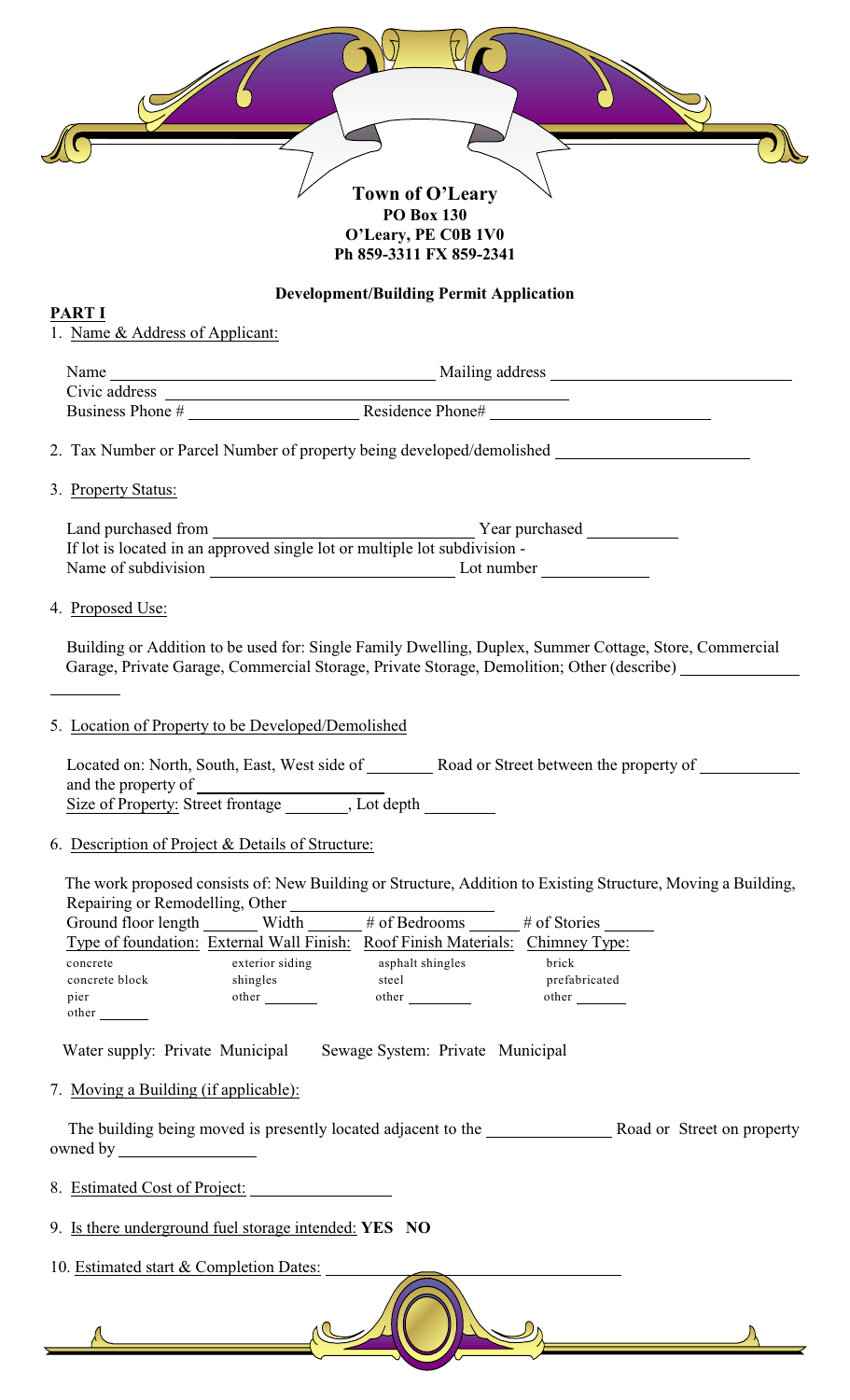

Draw a Site Plan in space provided, showing:

- (a) dimensions of your lot;
- (b) existing & proposed buildings;
- (c) distance between the buildings;
- (d) distance to property lines & centre of road;
- (e) location of the driveway, well, septic tank & absorption field,
- (f) slope of land (indicate by arrows)

# ROAD

 $\overline{a}$ 

#### **PART III**

Declaration by Applicant: I hereby certify that the information provided on this application is correct and that the work will be done in accordance with the information given. Date: **Applicant's Signature** 

| ****Municipal Office Use****                                            | (a) Date Application Received: CAO's Signature: CAO's Signature CAO's Signature CAO's Signature CAO's Signature CAO's Signature CAO's Signature CAO's Signature CAO's Signature CAO's Signature CAO's Signature CAO's Signatur<br>Action Taken: |  |
|-------------------------------------------------------------------------|-------------------------------------------------------------------------------------------------------------------------------------------------------------------------------------------------------------------------------------------------|--|
| (b) Application Meets All Requirements of Bylaws: YES NO                |                                                                                                                                                                                                                                                 |  |
|                                                                         | Date Permit Issued: CAO's Signature: CAO's Signature:                                                                                                                                                                                           |  |
| (c) If No, Action Required:<br>Minor Variance Deferral Rezoning Refusal | Recommendation:                                                                                                                                                                                                                                 |  |
|                                                                         | Date: CAO's Signature:                                                                                                                                                                                                                          |  |
|                                                                         |                                                                                                                                                                                                                                                 |  |